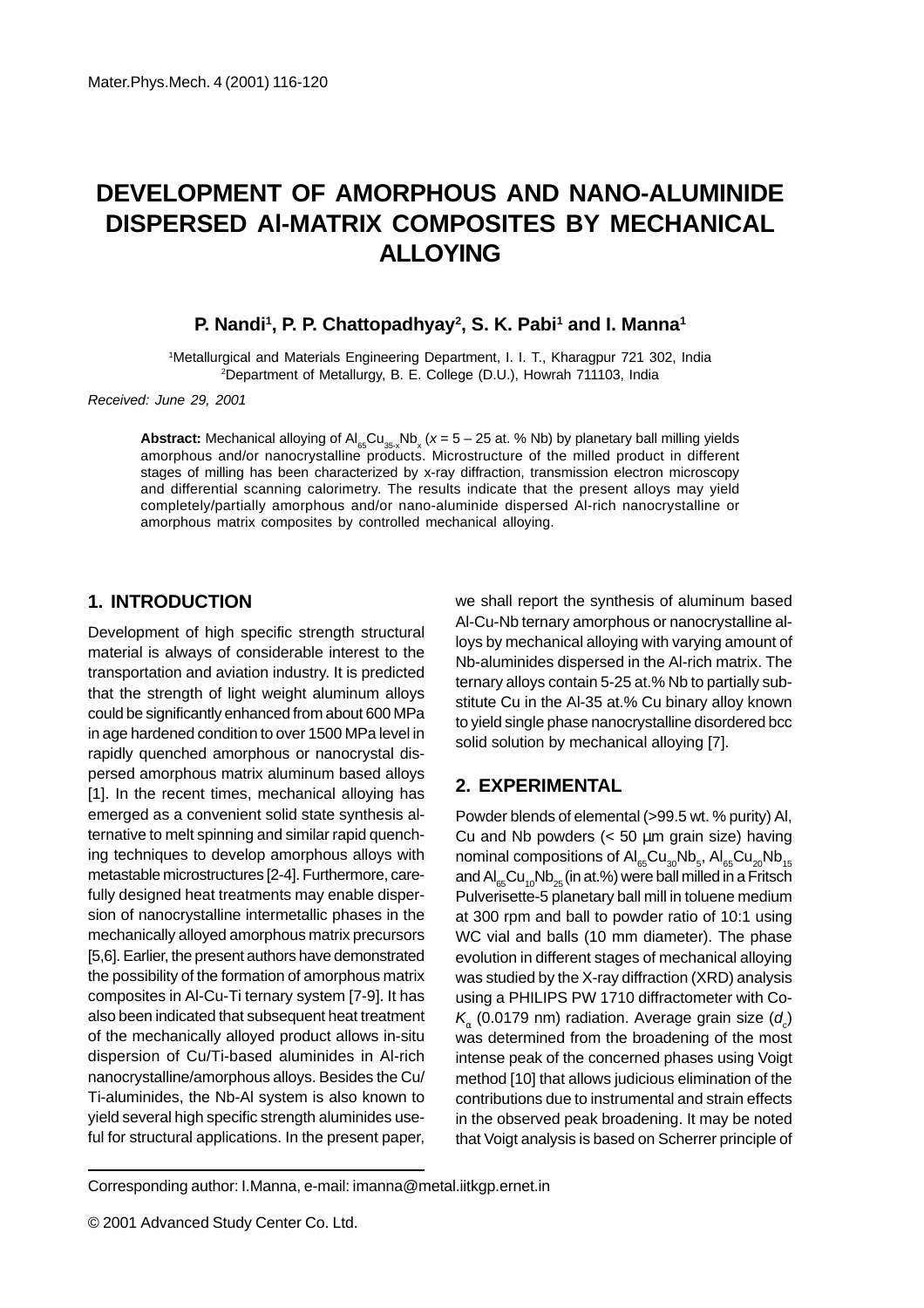| Properties                                     | $\mathsf{Al}_{\mathsf{es}}\mathsf{Cu}_{\mathsf{30}}\mathsf{Nb}_{\mathsf{05}}$ | $\text{Al}_{65}\text{Cu}_{20}\text{Nb}_{15}$ | $\text{Al}_{65}\text{Cu}_{10}\text{Nb}_{25}$ |
|------------------------------------------------|-------------------------------------------------------------------------------|----------------------------------------------|----------------------------------------------|
| Peaks analysed                                 | $\mathsf{Al}_{4}\mathsf{Cu}_{\alpha}$                                         | Nb(CuAl)                                     | Nb(CuAl)                                     |
| $d_{\rm c}$ (nm)                               | 2.05                                                                          | 2.54                                         | 2.55                                         |
| Peak width (radian)                            | 1.68                                                                          | 3.82                                         | 2.20                                         |
| Peak area (a.u.)                               | 849.69                                                                        | 293.79                                       | 546.73                                       |
| Peak intensity (a.u.)                          | 403.35                                                                        | 61.30                                        | 198.25                                       |
| Grain size (nm)                                | 11                                                                            | 5                                            | 10                                           |
| Residual strain (%)                            | 1.22                                                                          | 3.58                                         | 2.07                                         |
| $\Delta H_{\text{chem}}(\text{J/mol})$         | -7540                                                                         | $-9140$                                      | $-12130$                                     |
| $\Delta H_{\text{chem}}$ as per [12]           | 3956                                                                          | 4488                                         | 4973                                         |
| $\Delta H = \Delta H_{chem} + \Delta H_{chem}$ | $-3584$                                                                       | -4652                                        | $-7157$                                      |
| (J/mol)                                        |                                                                               |                                              |                                              |

**Table 1**. Summary of grain size and enthalpy calculations of 40 h milled samples.

crystallite size determination using XRD analysis [11]. The thermal stability of the amorphous phase obtained in  $Al_{65}Cu_{20}Nb_{15}$  alloy was studied using a Mettler 4000 differential scanning calorimetry (DSC) instrument by heating at the rate of 20 $\mathrm{^oC/m}$ in up to 500 °C. The authenticity of the XRD analysis of the amorphous phase was verified by transmission electron microscopy (TEM) using a Philips CM-20 TEM instrument. Table 1 presents the relevant XRD analysis data used for determining the grain size  $(d_{\scriptscriptstyle \circ}^{})$  and the thermodynamic data used for calculating the enthalpy of mixing  $(\Delta H)$ .

#### **3. RESULTS AND DISCUSSION**

Fig. 1 shows the XRD patterns obtained from the powder blends having the nominal composition of  $\mathsf{Al}_{\mathsf{65}}\mathsf{Cu}_{\mathsf{30}}\mathsf{Nb}_{\mathsf{5}}$  after different duration of ball milling. It is evident from Fig. 1 that the elemental constituents undergo mutual dissolution within a few hours of mechanical alloying giving rise to a mixture of several aluminides (Nb $_2$ Al, NbAl $_3$ , etc.) following 8 h of milling. The most prominent among the aluminides formed is the disordered bcc solid solution of Cu and Al having a Bravais lattice identical to that of Cu<sub>9</sub>AI<sub>4</sub> The considerable peak broadening of this stage may be attributed to grain refinement concomitant with milling. Before carrying out the grain size  $(d_c)$  measurement, a careful deconvolution analysis was undertaken to separate out and identify the individual peaks in the angular range of overlapping peaks. Consequently,  $d_{\rm c}$  for Al, the bcc phase and NbAl $_3$  after 8 h of milling was determined as 30 nm, 42 nm and 18 nm, respectively [10,11]. Continued milling up to 24 h yielded no significant change in phase identity and evolution except further reduction in grain size of the existing phases (evidenced by further broadening of concerned peaks). The XRD pattern of the sample obtained after 40 h of ball milling shows that the nanocrystalline disordered bcc phase (presumably  ${\sf Cu}_{\sf g}{\sf Al}_4$ ) is the principal constituent of the microstructure. Thus, mechanical alloying of  $\mathsf{Al}_{\mathsf{65}}\mathsf{Cu}_{\mathsf{30}}\mathsf{Nb}_{\mathsf{5}}$  by planetary ball milling for 30-40 h may be a potential route for producing monolithic nanocrystalline Cu $_{\mathrm{g}}$ Al $_{\mathrm{4}}$ alloyed with Nb. Continued milling up to 52 h shows



**Fig. 1.** XRD patterns of  $Al_{65}Cu_{30}Nb_{5}$  following mechanical alloying for varying time.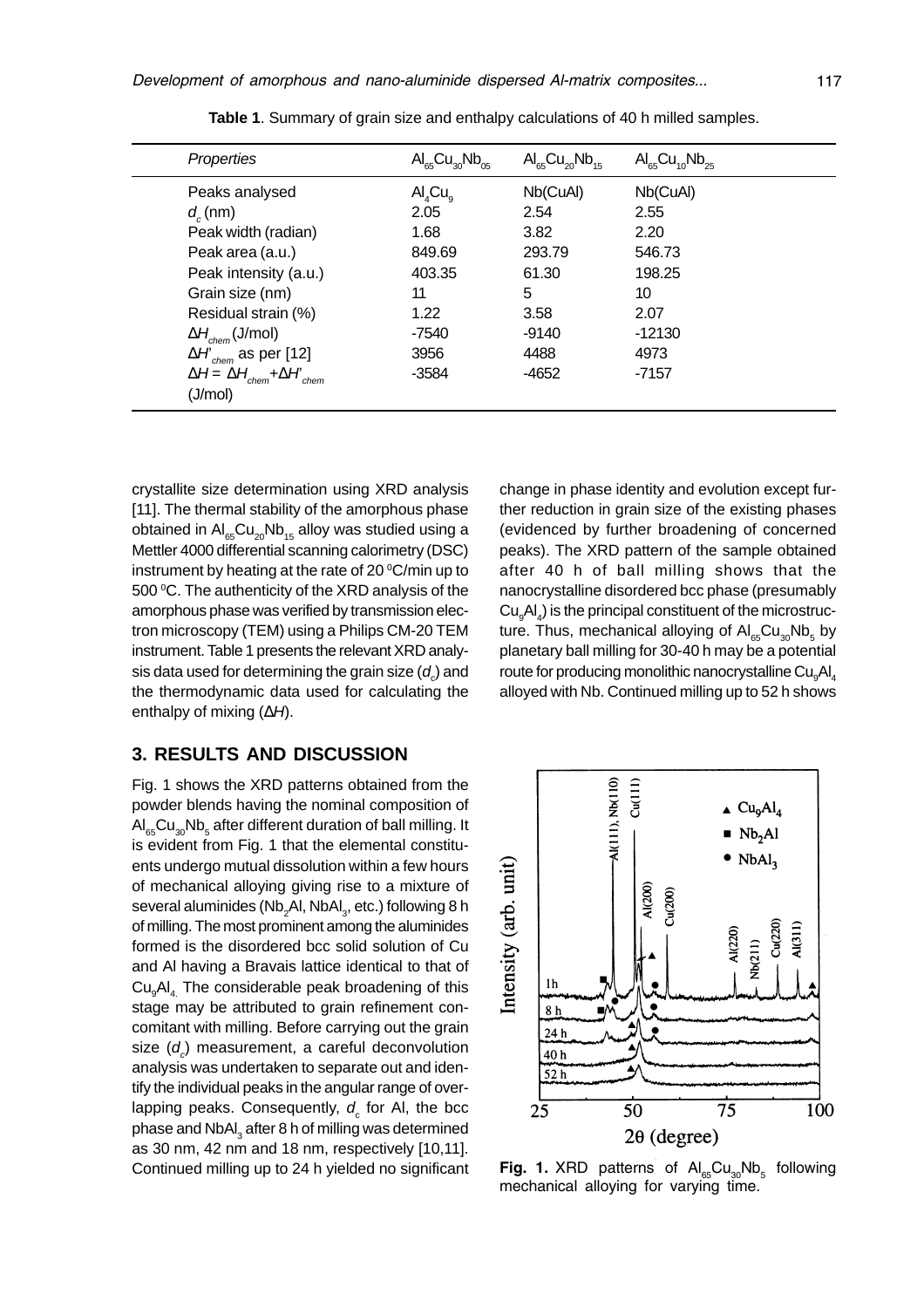

**Fig. 2.** XRD patterns of  $Al_{65}Cu_{20}Nb_{15}$  following mechanical alloying for varying time.



**Fig. 3.** XRD patterns of  $\text{Al}_{65}\text{Cu}_{10}\text{Nb}_{25}$  following mechanical alloying for varying time.

no noticeable change in the identity or size/morphology of the milling product. Thus, the mechanical alloying product of  $\mathsf{Al}_{\mathsf{65}}\mathsf{Cu}_{\mathsf{30}}\mathsf{Nb}_{\mathsf{5}}$  appears to be a fairly stable nanocrystalline aluminide.

Fig. 2 reveals the XRD patterns obtained from the  $AI_{65}Cu_{20}Nb_{15}$  sample after different stages of ball milling. It is apparent that 8 h of ball milling yields a disordered bcc phase (presumably Cu<sub>9</sub>Al<sub>4</sub>) with nanometric grain size ( $d_{\mathrm{c}}^{\phantom{\dag}}$  = 12 nm) along with some unreacted Al or Nb ( $d_{\textrm{\tiny c}}$  = 28 nm). Further milling up to 24 h results into the formation of a broad halo and an adjacent peak due to nanocrystalline  $\mathsf{Nb}_2\mathsf{Al}$ with  $d_{\text{c}}^{\phantom{\dag}}$  = 16 nm. At this stage, the volume fraction of the bcc phase is significantly reduced. Continued milling up to 40 h leads to the extension of the breadth of the halo suggesting that the microstructure at this stage may be completely amorphous. Furthermore, milling of this powder blend for an appropriate duration may produce a composite microstructure comprising a nano-aluminide and an amorphous phase.

It is interesting to note that a similar ball milling of  $Al_{c}Cl_{20}Ti_{15}$  for 30-40 h has earlier yielded a completely amorphous product [7,8]. The substantial amount of defects introduced by milling (manifested by a significant increase in free volume in the true nanometric (5-10 nm) range) may induce appreciable

disorder in the milled product [12,13]. Furthermore, the binary Nb-Al and Ti-Al systems have strong negative enthalpy of mixing. Table 1 shows that the enthalpy values for the present ternary alloys calculated, as per Miedemma and Bakker model [14,15] is strongly negative. Perhaps, the stable ternary solid solution is further stabilized by the entropy contribution due to the disorder and free volume expansion introduced by milling. The latter influence may ultimately convert the crystalline mass into a highly disordered amorphous aggregate.

Fig. 3 demonstrates the phase evolution sequence during ball milling of the powder blend having the nominal composition of  $Al_{65}Cu_{10}Nb_{25}$ . The XRD pattern of the sample obtained after 8 h of ball milling indicates the existence of Al, Cu and Nb phases. Due to the occurrence of the most intense Al (111) and Nb (110) peak at almost identical 2θ values, grain sizes of these phases could not be determined with reasonable accuracy. Further milling up to 24 h reveals the presence of ordered NbAl<sub>3</sub> phase along with some other new peaks. During further milling up to 40 h, the increase in the intensities of the peaks related to the new phase and concurrent reduction in the intensity of the NbAl<sub>3</sub> peaks allowed indexing of the former one as an Nb(CuAl) solid solution phase. The appearance of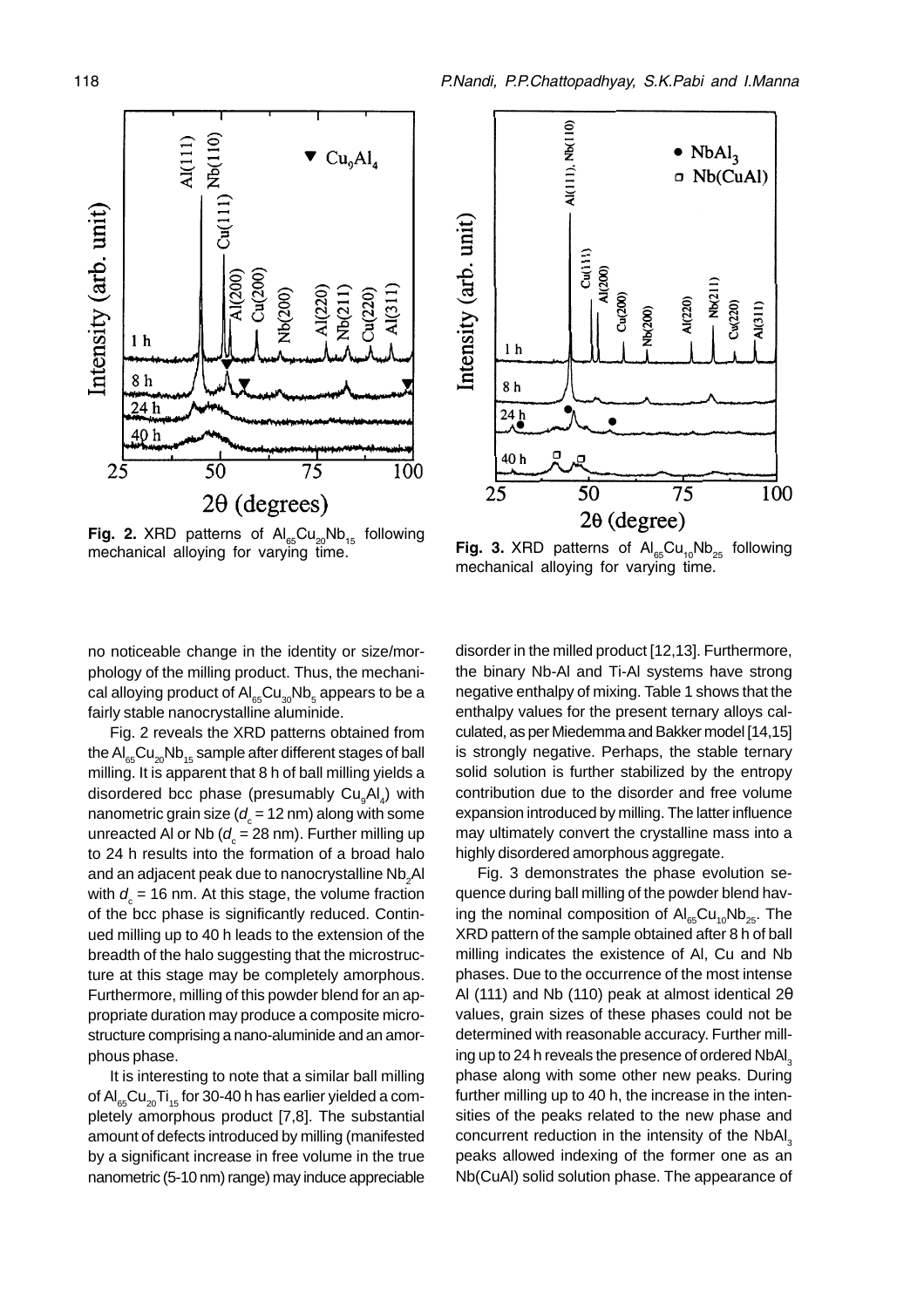



**Fig. 5**. DSC thermogram of the  $\text{Al}_{65}\text{Cu}_{20}\text{Nb}_{15}$  alloy following mechanical alloying for 40 h showing overlapping double crystallization peaks before melting.

Fig. 4. Amorphous halo in the TEM dark filed image of the  $\mathsf{Al}_{\mathsf{es}}\mathsf{Cu}_{\mathsf{20}}\mathsf{Nb}_{\mathsf{15}}$  alloy following mechanical alloying for 40 h.

the fcc-Nb solid solution phase is in accordance with the results of the  $AI_{\text{es}}Cu_{20}Nb_{15}$  (Fig. 2) and an earlier study [12,13]. It may be mentioned that the interplanar spacing  $(d)$  of the Nb(CuAl) phase in Fig. 3 are in close agreement with the same for the fcc-Nb phase earlier reported by us [12,13]. Further studies are in progress to resolve whether the final milling product of  $\mathsf{Al}_{\mathsf{es}}\mathsf{Cu}_{\mathsf{10}}\mathsf{Nb}_{\mathsf{25}}$  (Fig. 3) is Cu and Al alloyed nanocrystalline fcc-Nb solid solution or a nonstoichiometric Nb(CuAl) intermetallic phase.

In order to verify the XRD results, a selected numbers of samples were examined under the TEM for microstructural study and phase identification. Among the three alloys,  $AI_{\scriptscriptstyle{ES}}Cu_{\scriptscriptstyle{20}}Nb_{\scriptscriptstyle{15}}$  showed a predominantly amorphous product beyond 30 h of milling. Fig. 4 shows the amorphous halo from the dark field image of an  $\mathsf{Al}_{\mathsf{es}}\mathsf{Cu}_{\mathsf{20}}\mathsf{Nb}_{\mathsf{15}}$  sample milled for 40 h. Similar studies with the other two alloys following under identical milling routines revealed the presence of nanocrystalline (10-20 nm) bcc and fcc phases dispersed with amorphous regions in the  $\mathsf{AI}_{\mathsf{65}}\mathsf{Cu}_{\mathsf{30}}\mathsf{Nb}_{\mathsf{5}}$  and  $\mathsf{AI}_{\mathsf{65}}\mathsf{Cu}_{\mathsf{10}}\mathsf{Nb}_{\mathsf{25}}$  alloys, respectively. However, TEM investigation with samples from all the powder blends milled up to an intermediate stage (say, 15 h) shows a composite microstructure comprising a bcc or fcc phase along with varying amounts of the Al-rich amorphous regions. Thus, TEM studies essentially substantiated the results of XRD investigation that the  $\mathsf{Al}_{\mathsf{fs}}\mathsf{Cu}_{20}\mathsf{Nb}_{15}$  alloy is most appropriate for solid state amorphization of Al-Cu-Nb by mechanical alloying.

Fig. 5 shows the DSC thermogram obtained from the 40 h ball milled sample of the  $\text{Al}_{\text{es}}\text{Cu}_{20}\text{Nb}_{15}$  alloy. The plot clearly reveals the appearance of two exothermic peaks at 380 and 428  $\rm ^{o}C$  indicating the occurrence of two-stage crystallization process during the heating experiment. It may be noted mentioned that similar overlapping two-stage crystallization behavior has earlier been observed in the DSC analysis of the Zr $_{\rm 50-x}$ Al $_{\rm 12}$ Ti $_{\rm x}$ Ni $_{\rm 10}$ Cu $_{\rm 20}$ amorphous alloy containing various amount of Ti [16]. It is also interesting to note that the crystallization process is preceded by an endothermic change in curvature in the temperature range of 200-350  $\mathrm{^oC}$  which bears a close resemblance to the glass transition phenomena commonly observed in glass forming metallic alloys. However, it is premature to attribute the above-mentioned change in curvature to glass transition without supporting evidence of the relevant thermophysical data. Studies to determine the